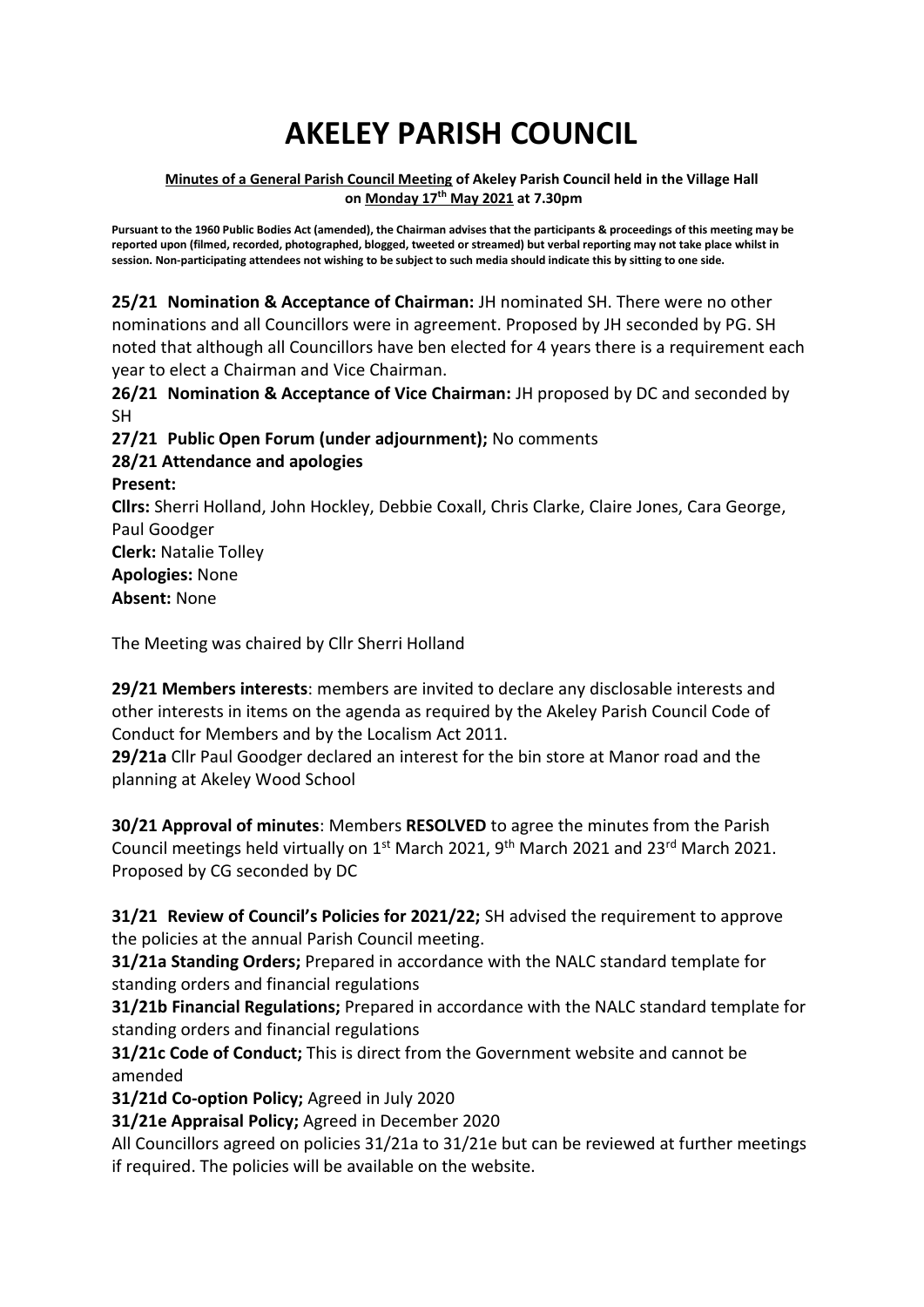**31/21f Risk Assessments;** The current version is dated 2019/20 and is available on the website. It refers to controls such as signing cheques, public liability insurance and appointing clerks. CC suggested that we require a statement online stating that comments are without prejudice and are not the view of the council. DC confirmed that the online presence of the Parish Council does not have the ability to attach comments however this may start conversations on other portals. No action but DC and CC will discuss a statement regarding any comments on other sites.

The following policies need to be reviewed at the next meeting. SH proposes that sub committees are set up to review, amend and provide for the next meeting for approval. There are templates on the NALC website but the items that are not relevant need to be removed. CC will look at the GDPR policy. DC will update and provide the privacy policy. There are 2 privacy policies required, one for the general public and one for the website.

**31/21g Councils Complaints Procedure**

**31/21h Review of the Council's Procedure for handling requests made under the Freedom of Information & Data Protection Act**

**31/21i Privacy Policy and Notice**

**31/21j Information Policy**

**31/21k Retention of Documents Policy**

**31/21l GDPR Data Audit**

**32/21 Appoint representatives i.e. Community Boards, NBPPC;** The representative was TC. The groups are running but they are during the day and replaced the liaison meetings between Buckinghamshire County Council and Parish Councils. The clerk will look into community boards for the next meeting.

**33/21 Review inventory of Assets;** Inventory needs to be updated. The clerk will look at the asset list and will walk around the village with PG to update the list for the next meeting. A plan is required to identify where the assets are.

**34/21 Review and Confirmation of Insurance cover;** The clerk has asked if they cover includes volunteers and if so what is the age, also what is the cost for the cover should we wish to add cover for volunteers. The current policy is year 2 of a 3 year policy.

**35/21 Review of the Councils subscriptions to other bodies i.e. BALC, NALC, SLCC, NBPPC, AVALC;** SH suggested we subscribe to the bodies again. CG proposed BALC, NALC and SLCC and DC seconded. The clerk will look at AVALC

**36/21 Determine the time & place of ordinary meetings of Full Council up to and including the next annual meeting of the Full Council;** The second Monday of odd months in the year. 7:30pm in the Village Hall. SH confirmed that if anyone is on holiday they must send apologies for the meeting to avoid being recorded as absent. If recorded as absent for 6 months then Councillors will be removed from their position.

Future Meetings for 2021:

 $12<sup>th</sup>$  July 2021

13th September 2021 8 th November 2021

**37/21 Finances;**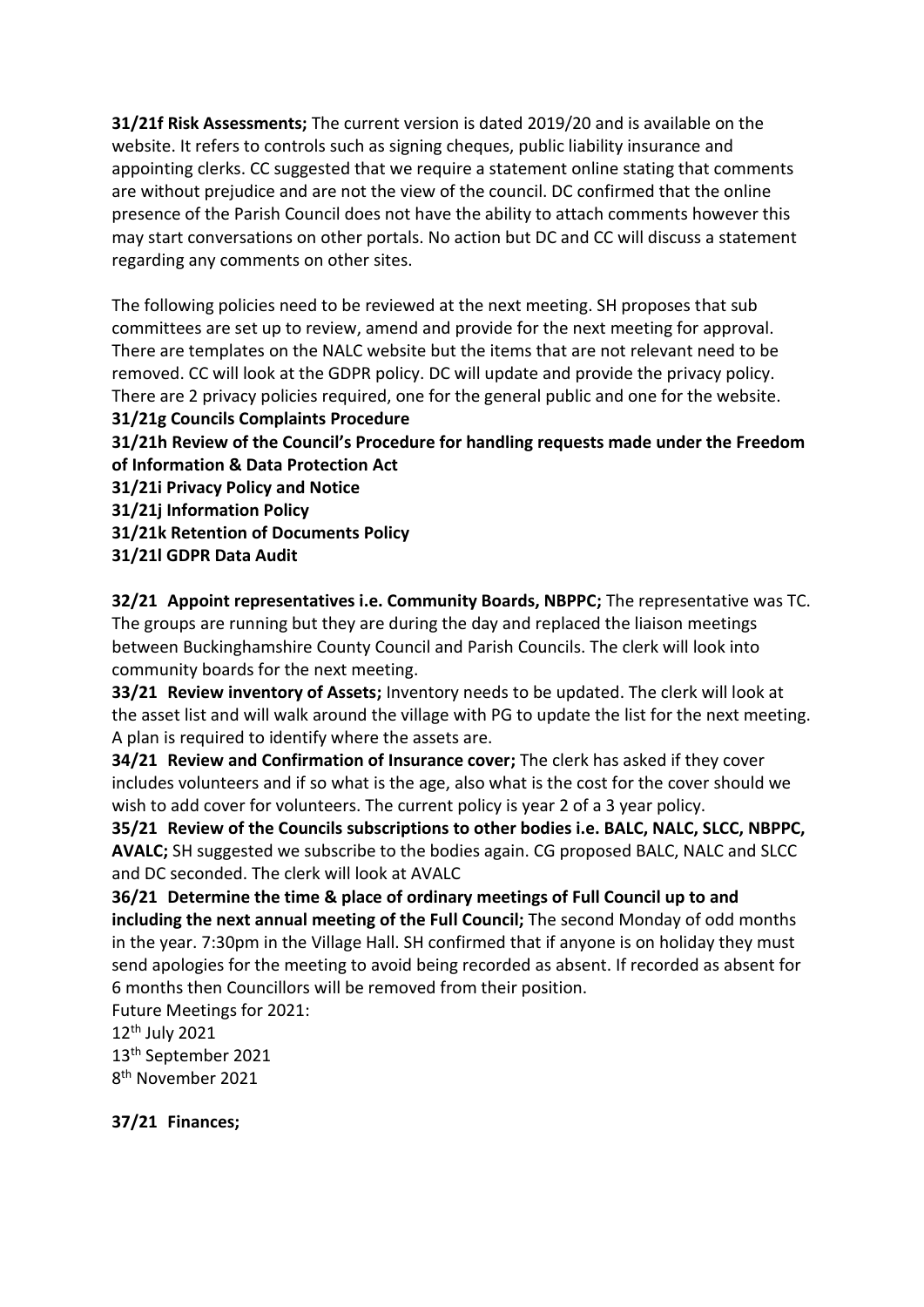**37/21a To receive the financial statements to 30th April 2021**: Lloyds Bank £13,174.20. Nationwide £10,231.84. Nationwide account has been closed since 30<sup>th</sup> April and the balance deposited into the Lloyds account.

**37/21b** Invoices received yet to be paid were approved for payment. Payments will be by bank transfer where possible. Proposed by JH and seconded by CG

- a. Phillips print
- b. Aylesbury Mains Ltd for street light repair
- c. Eon lighting 21/12/20 and 25/03/21
- d. Subscriptions for BALC, NALC and LCR (local council review)
- e. Hedging reimbursement to SH for hedging planted at rear of transformer with JH
- f. Final payment for previous clerk. Confirmed that this was paid last week

**37/21c To agree internal Auditor this year**; Last year the Clerk appointed Melanie Rose. SH has contacted Maids Moreton clerk to see if the person they use could do Akeley's audit too. We will have to agree once the Clerk hears back from Maids Moreton Clerk. George Eagle used to do it before and we can ask him. The previous clerk went round to see him and he didn't want contact during covid. It used to be £50. The new Clerk will ask George Eagle.

# **38/21 ENVIRONMENT;**

- **a.** Recreational Field; PG pointed out the mole issue and suggested swapping the blades and rolling them down.
- **b.** Play park; to receive any reports and updates; There are 2 new signs saying that the Parish Council own it and no dogs are allowed. ROSPA inspection is due this month and there were a few things last year of which some have been addressed. The handrail on the slide is an issue as is crumbling. Last year we agreed a sum of £200 to repair that part of the slide. PG asked if the swing needs to be taken out of action. SH stated that the wood needs replacing. If it is dangerous we should take out of commission. PG will have a look at it. The Clerk will get a couple of quotes. It states in the financial regulations that expenditure of up to £500 can be agreed with Chairman and Clerk. CG proposed a course of action to get 3 quotes. PG seconded. PG stated if it is low risk just fix it temporarily. SH agreed we will go with a temporary fix for now and the Clerk can start to get quotes. CC suggested getting a quote to replace the whole slide. SH confirmed that everyone was in agreement with this course of action. PG will do the taping. SH proposed. JH seconded. In connection with this with the 5 new houses there is a section 106 agreement. The builder is required to pay circa £24k when the work starts to Buckinghamshire council. The Clerk has asked how we get access to this money for our play area. If we had that amount we could get grants to go with it. If we could get funding could look again at the gym equipment. When there was discussion last year about gym equipment JH went to look at 2 other installations. There are 5 or 6 pieces of kit in each place if anyone wants to have a look. Maids Moreton are in the process of applying for grants for their play area so we can contact the Maids Moreton clerk for advice.
- **c.** Scout Field; to receive any reports and discuss any updates; No updates
- **d.** Grass Cutting; to receive any reports and updates; No updates
- **e.** Roads and traffic; To discuss any issues; There is a damaged sign as you come into the village from the farm. Looks like one of the straps is broken on the back.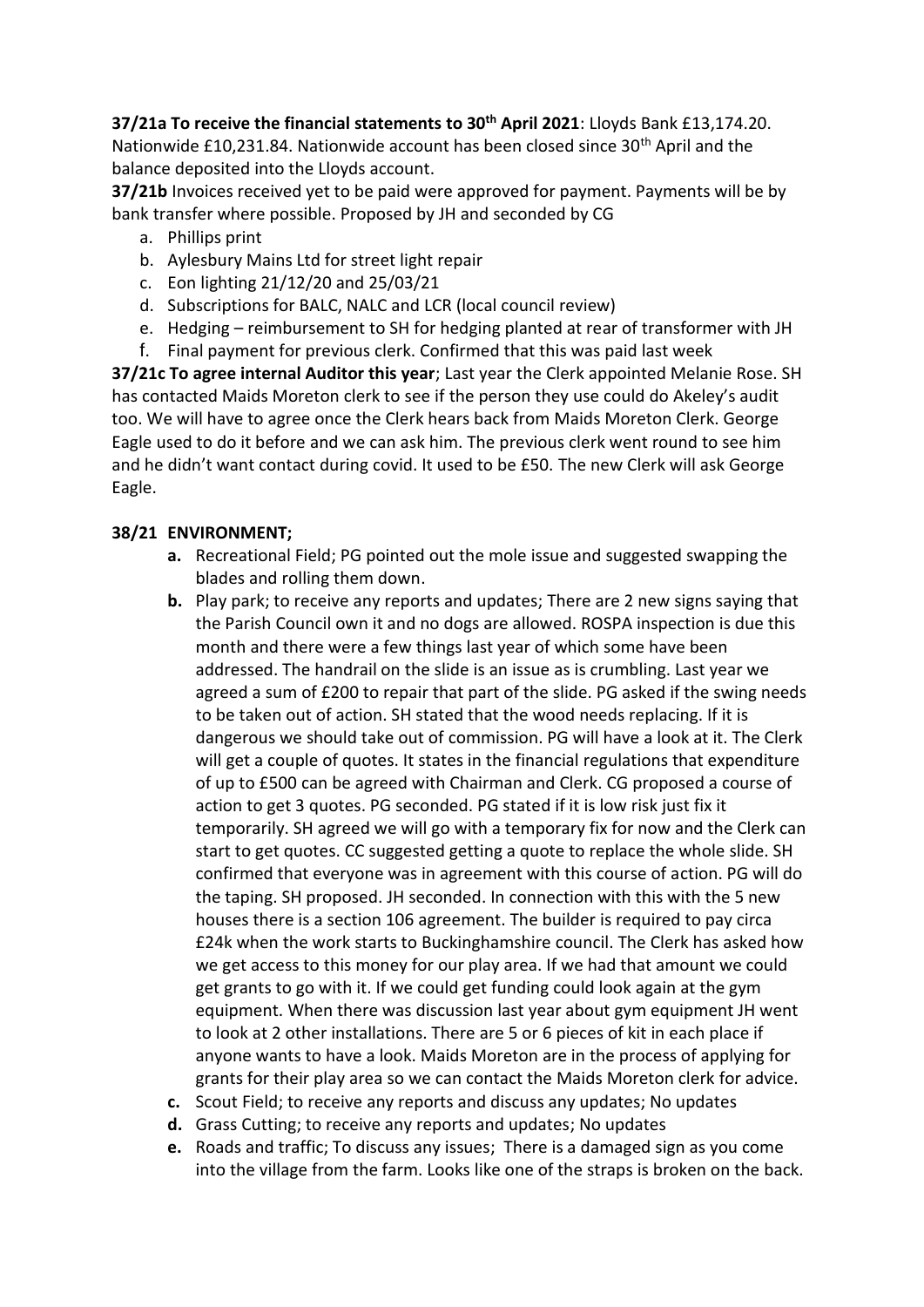PG confirmed that it is not highways. SH looked on fix my street. The Clerk will contact transport for Buckinghamshire. It may be buckled. The Clerk will take a photo. PG stated there is another sign in the village that cannot be seen due to overgrown plants and he can fix it. The Clerk will look into the owners of the land and confirm.

- **f.** Allotments, to receive any reports and updates; There are 2 spare at the moment. CG tracked down the person that moved out of the village who confirmed they no longer require the allotment so CG asked the person on the interest list if they want it. They currently have the one adjacent and haven't taken it on yet. Everyone has paid their annual rent. JH confirmed that the Innovations group have taken one. JH has strimmed the Innovations allotment for them and they are expecting the rotavating to be done in 10 days time. The 2 that are left are the one in the corner with nettles and the one with overgrown hedges. SH was looking at the fence around the allotments. CG says one of the posts was fixed recently. There are places along side of the fence where trees are growing up. PG confirmed that they will root in there if you are not careful. JH will cut down the one near him. JN asked if the 106 recreational grant is just for the play area or can that be used for the fence. SH confirmed that we would need to check the wording on the agreement.
- **g.** Street lighting update; We had a quote last year to update all 26 lights in the village with LED lights including replacing 2 columns in the garden and near Manor Road. The Parish Council has put money aside and has almost half the money and has applied for a loan. We have the quote for the lights and have the loan agreed but we have to apply to the government department to give us permission. It was completed and submitted last year and only last month they replied. We need to make the resolution now if everyone is in agreement with it. CC asked if the company putting in the 5 houses will put street lights in and is it worth contacting them to see if there is a deal that can be done. CG does not believe there is street lighting included in the planning permission. NT asked if the council will adopt the roads and lights. SH confirmed we are waiting for some information to complete the documentation. We are waiting for confirmation as to whether the project requires planning permission. We may need permission from Buckinghamshire Council. We may need permission from VAHT for the column outside flats on manor road. Subject to us not needing planning or any other permissions we can proceed. SH is concerned that they will put the price up as it is a while since the quote was received. SH confirmed that the approval and loan is based on the quote amount and if it is more we may have to pay out of our funds. The Clerk has continually contacted the company and advised of the delays due to bureaucracy.
- **h.** Dog Bin, to receive any updates; SH has received a quote for £315 plus VAT for the bin and installation. For the bin only it is £246 plus VAT. It costs £67 a week to empty. CC proposed £315 for bin and installation and DC seconded.
- **i.** Broadband, to receive any updates; SH has been dealing with this and it has been going on a long time. SH only got 5 responses from the residents at Manor Road flats and BT said they need 10 people before they will give us a quote. VAHT are thinking about putting broadband in which would be the best option. The Parish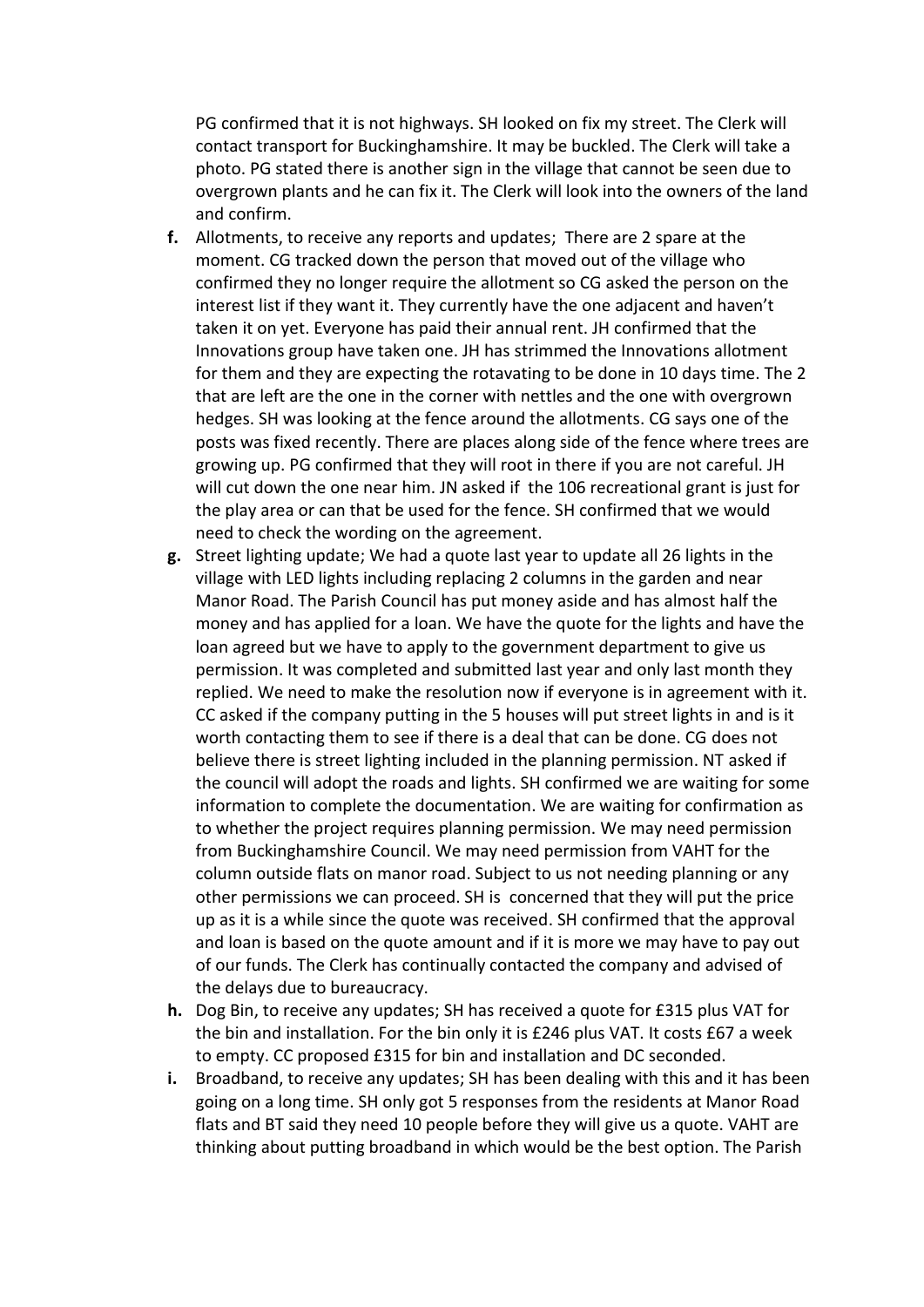Council has circa £1k set aside for this. SH cannot get further forward at the moment with BT so will chase VAHT.

- **j.** Wild flower area, to receive any updates; No updates
- **k.** Repair to bus shelter; JH confirmed that AG is waiting for dry weather to do the repair so he will chase him.
- **l.** Transformer, Chapel Lane. To discuss any issues with replacement transformer and boundary fence/hedge; Western Power have been contacted a couple of times and the local representative is looking into the agreement that they would plant something in front of the transformer. CG has some dog roses and hawthorns that she is unable to plant. SH confirmed that they could be planted near the transformer.

# **39/21 Administration;**

- a. Appointment of Parish Clerk; NT is unable to continue as Parish Clerk due to other commitments and therefore we would like to appoint a new Clerk, Helen Butcher. JH proposed and DC seconded. Everyone in favour.
- b. Nationwide bank account; to receive updates regarding closing of the account; This account has now been closed and the cheque has been paid into Lloyds. No need to think about a deposit account at the moment as there is no interest to be received.
- c. Community Emergency Planning; To discuss and receive updates; CG confirmed that a couple of years ago local authorities in particular tiers had emergency contacts if there was an emergency to make it easier to know who to contact. This has now got complicated with insurance and risk. SH has minuted that we won't do a formal plan for the village and people will deal with things as they happen. SH thanked CG for her efforts on this.
- d. Website; to receive updates; DC thanked JN for photos for the website. There are two things left before it goes live. It won't go live without the accessibility statement and privacy policy. As soon as it goes live the old website will be obsolete and no longer accessible. The Accessibility statement is government guided. DC drafted it and Aubergine will double check it. DC asked can we minute that as long as everyone is happy we can go live? The Privacy policy is also government led. SH proposed that all can go live once complete and JH seconded. SH thanked DC for the work that has been put into website
- e. Facebook; to receive updates; DC to remove NT as admin and provide HB with admin rights. DC will announce new Clerk on Facebook.

# **40/21 CORRESPONDENCE;**

**40/21a** Resident's email regarding damaged stiles. JH has repaired the stile

- **40/21b** Resident's contact regarding damaged footpaths. The footpaths and stile near hedgehog retreat are very badly damaged. Responsibility for the stile repair is the land owner's responsibility. There has been an offer of a free of charge kissing date however the land owner will have to install it. SH has informed Dennis Lewis.
- **40/21c** Resident's concern regarding the land in front of Manor Road flats to be used for waste bin for flats; Nothing has been heard since the meeting with VAHT. Clerk to chase.